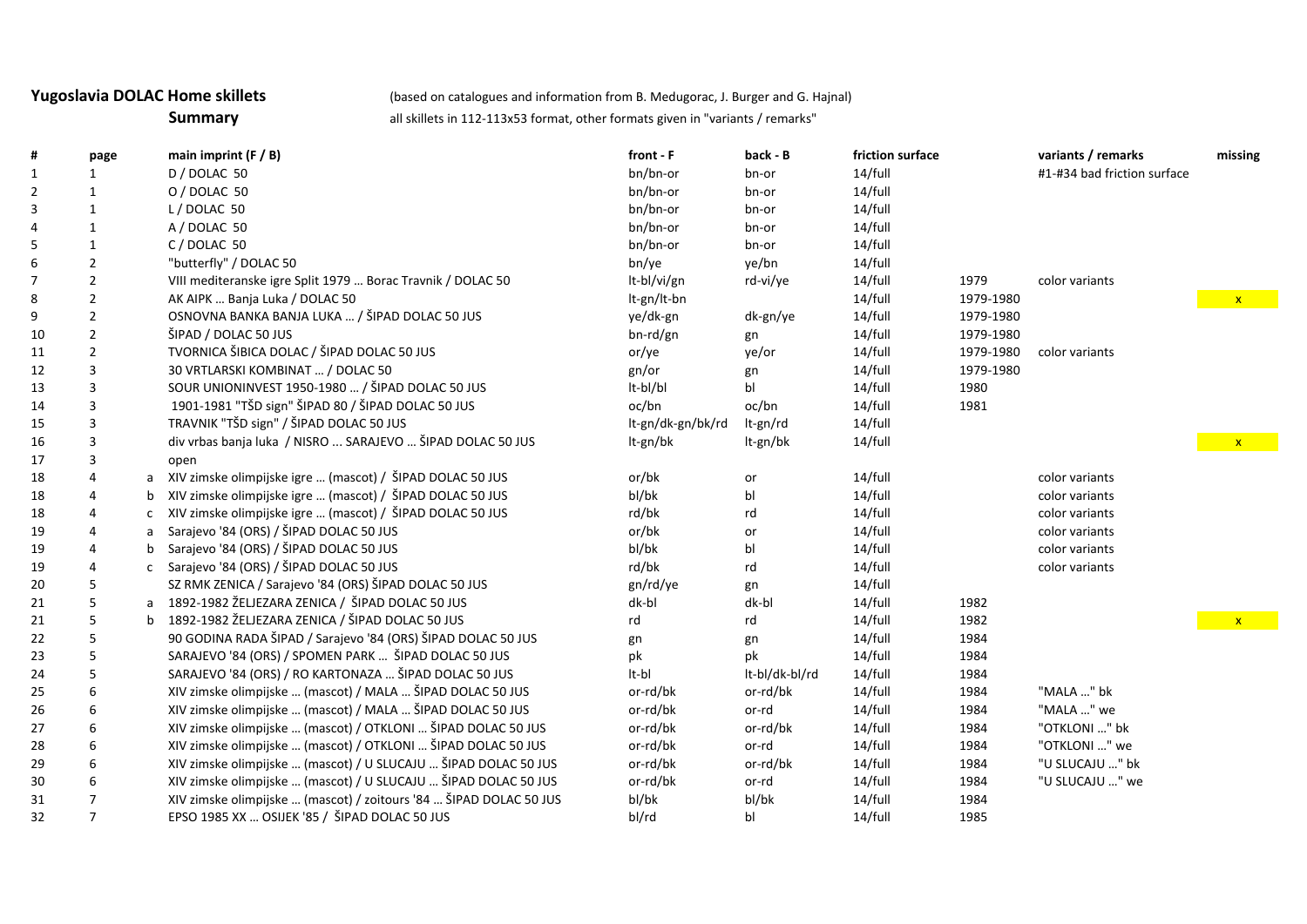| EPSO 1985 XX  OSIJEK '85 / VISPAK Krem  ŠIPAD DOLAC 50 JUS<br>bl/rd<br>7<br>rd/bk<br>14/full<br>1985<br>34<br>ŠIPAD DOLAC 50 JUS / EPSO 1985 XX  OSIJEK '85<br>bl/bk/vi/rd<br>It-bl/rd<br>7<br>11/grid<br>1985<br>35<br>EPSO 1985 XX  OSIJEK '85 / ŠIPAD DOLAC 50 JUS<br>bl/rd<br>dk-bl/vi/rd<br>$11/\text{grid}$<br>1985<br>36<br>7<br>DOLAC (red dot) ŠIPAD DOLAC 50 JUS / EPSO 1985 XX  OSIJEK '85<br>ye/rd/bk<br>bl/rd<br>11/grid<br>37<br>8<br>1985<br>Zenica '85 ??? (Shooting Championship of Balkan)<br>bl???<br>1985<br>38<br>8<br>UNIVERZIJADA '87  ŠIPAD DOLAC 50 JUS / "blue box"<br>8<br>It-bl<br>It-bl<br>11/grid<br>39<br>UNIVERZIJADA '87  ŠIPAD DOLAC 50 JUS / 1864 Sarajevsko Pivo<br>It-bl<br>8<br>ye/bk<br>$11/\text{grid}$<br>1986-1987<br>40<br>UNIVERZIJADA '87  ŠIPAD DOLAC 50 JUS / 1864 Sarajevsko Pivo<br>oc/bk<br>It-bl<br>$11/\text{grid}$<br>8<br>40<br>UNIVERZIJADA '87  ŠIPAD DOLAC 50 JUS / Kongres Udruzenja<br>It-bl/rd<br>8<br>It-bl<br>$11/\text{grid}$<br>41<br>UNIVERZIJADA '87  ŠIPAD DOLAC 50 JUS / Zadranka Zadar<br>It-bl<br>It-bl<br>$11/\text{grid}$<br>42<br>9<br>UNIVERZIJADA '87  (mascot) ŠIPAD DOLAC 50 JUS / "blue box"<br>It-bl<br>It-bl<br>9<br>$11/\text{grid}$<br>43<br>UNIVERZIJADA '87  (mascot) ŠIPAD DOLAC 50 JUS / 1864 Sarajevsko Pivo<br>9<br>It-bl<br>ye/bk<br>11/grid<br>44<br>UNIVERZIJADA '87  (mascot) ŠIPAD DOLAC 50 JUS / 1864 Sarajevsko Pivo<br>lt-bl<br>oc/bk<br>$11/\text{grid}$<br>9<br>44<br>UNIVERZIJADA '87  (mascot) ŠIPAD DOLAC 50 JUS / UNIVERZA TUZLA 40<br>It-bl<br>bl/rd<br>$11/\text{grid}$<br>9<br>45<br>color variants<br>UNIVERZIJADA '87  (mascot) ŠIPAD DOLAC 50 JUS / Zadranka Zadar<br>It-bl<br>9<br>It-bl<br>$11/\text{grid}$<br>46<br>UNIVERZIJADA '87  ŠIPAD DOLAC 50 JUS / TRAVNIK (in ye-or box)<br>It-bl<br>ye-or/bk<br>$11/\text{grid}$<br>10<br>47<br>color variants<br>a<br>UNIVERZIJADA '87  ŠIPAD DOLAC 50 JUS / TRAVNIK (in ye-or box)<br>10<br>ye-or/bk<br>$11/\text{grid}$<br>47<br>rd<br>color variants<br>UNIVERZIJADA '87  ŠIPAD DOLAC 50 JUS / TRAVNIK (no color box)<br>10<br>$11/\text{grid}$<br>bl<br>color variants<br>47<br>bn<br>UNIVERZIJADA '87  ŠIPAD DOLAC 50 JUS / TRAVNIK (no color box)<br>bk<br>10<br>$11/\text{grid}$<br>bl<br>color variants<br>47<br>UNIVERZIJADA '87  ŠIPAD DOLAC 50 JUS / TRAVNIK (no color box)<br>bk<br>10<br>$11/\text{grid}$<br>color variants<br>47<br>gn<br>UNIVERZIJADA '87  ŠIPAD DOLAC 50 JUS / TRAVNIK (no color box)<br>bl<br>10<br>bk<br>$11/\text{grid}$<br>color variants<br>47<br>UNIVERZIJADA '87  (mascot) ŠIPAD DOLAC 50 JUS / TRAVNIK (ye-or box)<br>11<br>It-bl<br>$11/\text{grid}$<br>ye-or/bk<br>color variants<br>48<br>UNIVERZIJADA '87  (mascot) ŠIPAD DOLAC 50 JUS / TRAVNIK (ye-or box)<br>11<br>48<br>rd<br>ye-or/bk<br>$11/\text{grid}$<br>color variants<br>UNIVERZIJADA '87  (mascot) ŠIPAD DOLAC 50 JUS / TRAVNIK (no box)<br>$11/\text{grid}$<br>11<br>bl<br>bn<br>color variants<br>48<br>UNIVERZIJADA '87  (mascot) ŠIPAD DOLAC 50 JUS / TRAVNIK (no box)<br>bk<br>11<br>bl<br>$11/\text{grid}$<br>48<br>color variants<br>UNIVERZIJADA '87  (mascot) ŠIPAD DOLAC 50 JUS / TRAVNIK (no box)<br>11<br>bk<br>$11/\text{grid}$<br>color variants<br>48<br>gn<br>UNIVERZIJADA '87  (mascot) ŠIPAD DOLAC 50 JUS / TRAVNIK (no box)<br>11<br>bl<br>bk<br>$11/\text{grid}$<br>color variants<br>48<br>UNIVERZIJADA '87  ŠIPAD DOLAC 50 JUS /  (mascot)<br>12<br>bl<br>$11/\text{grid}$<br>color variants<br>49<br>rd<br>UNIVERZIJADA '87  ŠIPAD DOLAC 50 JUS /  (mascot)<br>12<br>bk<br>$11/\text{grid}$<br>49<br>bl<br>color variants<br>UNIVERZIJADA '87  ŠIPAD DOLAC 50 JUS /  (mascot)<br>12<br>bl<br>11/grid<br>color variants<br>49<br>or<br>UNIVERZIJADA '87  ŠIPAD DOLAC 50 JUS /  (mascot)<br>bl<br>11/grid<br>color variants<br>12<br>49<br>d<br>oc<br>UNIVERZIJADA '87  ŠIPAD DOLAC 50 JUS /  (mascot)<br>12<br>bl<br>$11/\text{grid}$<br>49<br>rd<br>color variants<br>e<br>UNIVERZIJADA '87  ŠIPAD DOLAC 50 JUS /  (mascot)<br>bk<br>12<br>bl<br>$11/\text{grid}$<br>color variants<br>49<br>UNIVERZIJADA '87  ŠIPAD DOLAC 50 JUS /  (mascot)<br>13<br>bl<br>$11/\text{grid}$<br>color variants<br>49<br>g<br>or | 33 | 7 | EPSO 1985 XX  OSIJEK '85 / Agrokombinat Niš  ŠIPAD DOLAC 50 JUS | bl/rd | bl/rd | 14/full | 1985 |  |
|-----------------------------------------------------------------------------------------------------------------------------------------------------------------------------------------------------------------------------------------------------------------------------------------------------------------------------------------------------------------------------------------------------------------------------------------------------------------------------------------------------------------------------------------------------------------------------------------------------------------------------------------------------------------------------------------------------------------------------------------------------------------------------------------------------------------------------------------------------------------------------------------------------------------------------------------------------------------------------------------------------------------------------------------------------------------------------------------------------------------------------------------------------------------------------------------------------------------------------------------------------------------------------------------------------------------------------------------------------------------------------------------------------------------------------------------------------------------------------------------------------------------------------------------------------------------------------------------------------------------------------------------------------------------------------------------------------------------------------------------------------------------------------------------------------------------------------------------------------------------------------------------------------------------------------------------------------------------------------------------------------------------------------------------------------------------------------------------------------------------------------------------------------------------------------------------------------------------------------------------------------------------------------------------------------------------------------------------------------------------------------------------------------------------------------------------------------------------------------------------------------------------------------------------------------------------------------------------------------------------------------------------------------------------------------------------------------------------------------------------------------------------------------------------------------------------------------------------------------------------------------------------------------------------------------------------------------------------------------------------------------------------------------------------------------------------------------------------------------------------------------------------------------------------------------------------------------------------------------------------------------------------------------------------------------------------------------------------------------------------------------------------------------------------------------------------------------------------------------------------------------------------------------------------------------------------------------------------------------------------------------------------------------------------------------------------------------------------------------------------------------------------------------------------------------------------------------------------------------------------------------------------------------------------------------------------------------------------------------------------------------------------------------------------------------------------------------------------------------------------------------------------------------------------------------------------------------------|----|---|-----------------------------------------------------------------|-------|-------|---------|------|--|
|                                                                                                                                                                                                                                                                                                                                                                                                                                                                                                                                                                                                                                                                                                                                                                                                                                                                                                                                                                                                                                                                                                                                                                                                                                                                                                                                                                                                                                                                                                                                                                                                                                                                                                                                                                                                                                                                                                                                                                                                                                                                                                                                                                                                                                                                                                                                                                                                                                                                                                                                                                                                                                                                                                                                                                                                                                                                                                                                                                                                                                                                                                                                                                                                                                                                                                                                                                                                                                                                                                                                                                                                                                                                                                                                                                                                                                                                                                                                                                                                                                                                                                                                                                                                           |    |   |                                                                 |       |       |         |      |  |
|                                                                                                                                                                                                                                                                                                                                                                                                                                                                                                                                                                                                                                                                                                                                                                                                                                                                                                                                                                                                                                                                                                                                                                                                                                                                                                                                                                                                                                                                                                                                                                                                                                                                                                                                                                                                                                                                                                                                                                                                                                                                                                                                                                                                                                                                                                                                                                                                                                                                                                                                                                                                                                                                                                                                                                                                                                                                                                                                                                                                                                                                                                                                                                                                                                                                                                                                                                                                                                                                                                                                                                                                                                                                                                                                                                                                                                                                                                                                                                                                                                                                                                                                                                                                           |    |   |                                                                 |       |       |         |      |  |
|                                                                                                                                                                                                                                                                                                                                                                                                                                                                                                                                                                                                                                                                                                                                                                                                                                                                                                                                                                                                                                                                                                                                                                                                                                                                                                                                                                                                                                                                                                                                                                                                                                                                                                                                                                                                                                                                                                                                                                                                                                                                                                                                                                                                                                                                                                                                                                                                                                                                                                                                                                                                                                                                                                                                                                                                                                                                                                                                                                                                                                                                                                                                                                                                                                                                                                                                                                                                                                                                                                                                                                                                                                                                                                                                                                                                                                                                                                                                                                                                                                                                                                                                                                                                           |    |   |                                                                 |       |       |         |      |  |
|                                                                                                                                                                                                                                                                                                                                                                                                                                                                                                                                                                                                                                                                                                                                                                                                                                                                                                                                                                                                                                                                                                                                                                                                                                                                                                                                                                                                                                                                                                                                                                                                                                                                                                                                                                                                                                                                                                                                                                                                                                                                                                                                                                                                                                                                                                                                                                                                                                                                                                                                                                                                                                                                                                                                                                                                                                                                                                                                                                                                                                                                                                                                                                                                                                                                                                                                                                                                                                                                                                                                                                                                                                                                                                                                                                                                                                                                                                                                                                                                                                                                                                                                                                                                           |    |   |                                                                 |       |       |         |      |  |
|                                                                                                                                                                                                                                                                                                                                                                                                                                                                                                                                                                                                                                                                                                                                                                                                                                                                                                                                                                                                                                                                                                                                                                                                                                                                                                                                                                                                                                                                                                                                                                                                                                                                                                                                                                                                                                                                                                                                                                                                                                                                                                                                                                                                                                                                                                                                                                                                                                                                                                                                                                                                                                                                                                                                                                                                                                                                                                                                                                                                                                                                                                                                                                                                                                                                                                                                                                                                                                                                                                                                                                                                                                                                                                                                                                                                                                                                                                                                                                                                                                                                                                                                                                                                           |    |   |                                                                 |       |       |         |      |  |
|                                                                                                                                                                                                                                                                                                                                                                                                                                                                                                                                                                                                                                                                                                                                                                                                                                                                                                                                                                                                                                                                                                                                                                                                                                                                                                                                                                                                                                                                                                                                                                                                                                                                                                                                                                                                                                                                                                                                                                                                                                                                                                                                                                                                                                                                                                                                                                                                                                                                                                                                                                                                                                                                                                                                                                                                                                                                                                                                                                                                                                                                                                                                                                                                                                                                                                                                                                                                                                                                                                                                                                                                                                                                                                                                                                                                                                                                                                                                                                                                                                                                                                                                                                                                           |    |   |                                                                 |       |       |         |      |  |
|                                                                                                                                                                                                                                                                                                                                                                                                                                                                                                                                                                                                                                                                                                                                                                                                                                                                                                                                                                                                                                                                                                                                                                                                                                                                                                                                                                                                                                                                                                                                                                                                                                                                                                                                                                                                                                                                                                                                                                                                                                                                                                                                                                                                                                                                                                                                                                                                                                                                                                                                                                                                                                                                                                                                                                                                                                                                                                                                                                                                                                                                                                                                                                                                                                                                                                                                                                                                                                                                                                                                                                                                                                                                                                                                                                                                                                                                                                                                                                                                                                                                                                                                                                                                           |    |   |                                                                 |       |       |         |      |  |
|                                                                                                                                                                                                                                                                                                                                                                                                                                                                                                                                                                                                                                                                                                                                                                                                                                                                                                                                                                                                                                                                                                                                                                                                                                                                                                                                                                                                                                                                                                                                                                                                                                                                                                                                                                                                                                                                                                                                                                                                                                                                                                                                                                                                                                                                                                                                                                                                                                                                                                                                                                                                                                                                                                                                                                                                                                                                                                                                                                                                                                                                                                                                                                                                                                                                                                                                                                                                                                                                                                                                                                                                                                                                                                                                                                                                                                                                                                                                                                                                                                                                                                                                                                                                           |    |   |                                                                 |       |       |         |      |  |
|                                                                                                                                                                                                                                                                                                                                                                                                                                                                                                                                                                                                                                                                                                                                                                                                                                                                                                                                                                                                                                                                                                                                                                                                                                                                                                                                                                                                                                                                                                                                                                                                                                                                                                                                                                                                                                                                                                                                                                                                                                                                                                                                                                                                                                                                                                                                                                                                                                                                                                                                                                                                                                                                                                                                                                                                                                                                                                                                                                                                                                                                                                                                                                                                                                                                                                                                                                                                                                                                                                                                                                                                                                                                                                                                                                                                                                                                                                                                                                                                                                                                                                                                                                                                           |    |   |                                                                 |       |       |         |      |  |
|                                                                                                                                                                                                                                                                                                                                                                                                                                                                                                                                                                                                                                                                                                                                                                                                                                                                                                                                                                                                                                                                                                                                                                                                                                                                                                                                                                                                                                                                                                                                                                                                                                                                                                                                                                                                                                                                                                                                                                                                                                                                                                                                                                                                                                                                                                                                                                                                                                                                                                                                                                                                                                                                                                                                                                                                                                                                                                                                                                                                                                                                                                                                                                                                                                                                                                                                                                                                                                                                                                                                                                                                                                                                                                                                                                                                                                                                                                                                                                                                                                                                                                                                                                                                           |    |   |                                                                 |       |       |         |      |  |
|                                                                                                                                                                                                                                                                                                                                                                                                                                                                                                                                                                                                                                                                                                                                                                                                                                                                                                                                                                                                                                                                                                                                                                                                                                                                                                                                                                                                                                                                                                                                                                                                                                                                                                                                                                                                                                                                                                                                                                                                                                                                                                                                                                                                                                                                                                                                                                                                                                                                                                                                                                                                                                                                                                                                                                                                                                                                                                                                                                                                                                                                                                                                                                                                                                                                                                                                                                                                                                                                                                                                                                                                                                                                                                                                                                                                                                                                                                                                                                                                                                                                                                                                                                                                           |    |   |                                                                 |       |       |         |      |  |
|                                                                                                                                                                                                                                                                                                                                                                                                                                                                                                                                                                                                                                                                                                                                                                                                                                                                                                                                                                                                                                                                                                                                                                                                                                                                                                                                                                                                                                                                                                                                                                                                                                                                                                                                                                                                                                                                                                                                                                                                                                                                                                                                                                                                                                                                                                                                                                                                                                                                                                                                                                                                                                                                                                                                                                                                                                                                                                                                                                                                                                                                                                                                                                                                                                                                                                                                                                                                                                                                                                                                                                                                                                                                                                                                                                                                                                                                                                                                                                                                                                                                                                                                                                                                           |    |   |                                                                 |       |       |         |      |  |
|                                                                                                                                                                                                                                                                                                                                                                                                                                                                                                                                                                                                                                                                                                                                                                                                                                                                                                                                                                                                                                                                                                                                                                                                                                                                                                                                                                                                                                                                                                                                                                                                                                                                                                                                                                                                                                                                                                                                                                                                                                                                                                                                                                                                                                                                                                                                                                                                                                                                                                                                                                                                                                                                                                                                                                                                                                                                                                                                                                                                                                                                                                                                                                                                                                                                                                                                                                                                                                                                                                                                                                                                                                                                                                                                                                                                                                                                                                                                                                                                                                                                                                                                                                                                           |    |   |                                                                 |       |       |         |      |  |
|                                                                                                                                                                                                                                                                                                                                                                                                                                                                                                                                                                                                                                                                                                                                                                                                                                                                                                                                                                                                                                                                                                                                                                                                                                                                                                                                                                                                                                                                                                                                                                                                                                                                                                                                                                                                                                                                                                                                                                                                                                                                                                                                                                                                                                                                                                                                                                                                                                                                                                                                                                                                                                                                                                                                                                                                                                                                                                                                                                                                                                                                                                                                                                                                                                                                                                                                                                                                                                                                                                                                                                                                                                                                                                                                                                                                                                                                                                                                                                                                                                                                                                                                                                                                           |    |   |                                                                 |       |       |         |      |  |
|                                                                                                                                                                                                                                                                                                                                                                                                                                                                                                                                                                                                                                                                                                                                                                                                                                                                                                                                                                                                                                                                                                                                                                                                                                                                                                                                                                                                                                                                                                                                                                                                                                                                                                                                                                                                                                                                                                                                                                                                                                                                                                                                                                                                                                                                                                                                                                                                                                                                                                                                                                                                                                                                                                                                                                                                                                                                                                                                                                                                                                                                                                                                                                                                                                                                                                                                                                                                                                                                                                                                                                                                                                                                                                                                                                                                                                                                                                                                                                                                                                                                                                                                                                                                           |    |   |                                                                 |       |       |         |      |  |
|                                                                                                                                                                                                                                                                                                                                                                                                                                                                                                                                                                                                                                                                                                                                                                                                                                                                                                                                                                                                                                                                                                                                                                                                                                                                                                                                                                                                                                                                                                                                                                                                                                                                                                                                                                                                                                                                                                                                                                                                                                                                                                                                                                                                                                                                                                                                                                                                                                                                                                                                                                                                                                                                                                                                                                                                                                                                                                                                                                                                                                                                                                                                                                                                                                                                                                                                                                                                                                                                                                                                                                                                                                                                                                                                                                                                                                                                                                                                                                                                                                                                                                                                                                                                           |    |   |                                                                 |       |       |         |      |  |
|                                                                                                                                                                                                                                                                                                                                                                                                                                                                                                                                                                                                                                                                                                                                                                                                                                                                                                                                                                                                                                                                                                                                                                                                                                                                                                                                                                                                                                                                                                                                                                                                                                                                                                                                                                                                                                                                                                                                                                                                                                                                                                                                                                                                                                                                                                                                                                                                                                                                                                                                                                                                                                                                                                                                                                                                                                                                                                                                                                                                                                                                                                                                                                                                                                                                                                                                                                                                                                                                                                                                                                                                                                                                                                                                                                                                                                                                                                                                                                                                                                                                                                                                                                                                           |    |   |                                                                 |       |       |         |      |  |
|                                                                                                                                                                                                                                                                                                                                                                                                                                                                                                                                                                                                                                                                                                                                                                                                                                                                                                                                                                                                                                                                                                                                                                                                                                                                                                                                                                                                                                                                                                                                                                                                                                                                                                                                                                                                                                                                                                                                                                                                                                                                                                                                                                                                                                                                                                                                                                                                                                                                                                                                                                                                                                                                                                                                                                                                                                                                                                                                                                                                                                                                                                                                                                                                                                                                                                                                                                                                                                                                                                                                                                                                                                                                                                                                                                                                                                                                                                                                                                                                                                                                                                                                                                                                           |    |   |                                                                 |       |       |         |      |  |
|                                                                                                                                                                                                                                                                                                                                                                                                                                                                                                                                                                                                                                                                                                                                                                                                                                                                                                                                                                                                                                                                                                                                                                                                                                                                                                                                                                                                                                                                                                                                                                                                                                                                                                                                                                                                                                                                                                                                                                                                                                                                                                                                                                                                                                                                                                                                                                                                                                                                                                                                                                                                                                                                                                                                                                                                                                                                                                                                                                                                                                                                                                                                                                                                                                                                                                                                                                                                                                                                                                                                                                                                                                                                                                                                                                                                                                                                                                                                                                                                                                                                                                                                                                                                           |    |   |                                                                 |       |       |         |      |  |
|                                                                                                                                                                                                                                                                                                                                                                                                                                                                                                                                                                                                                                                                                                                                                                                                                                                                                                                                                                                                                                                                                                                                                                                                                                                                                                                                                                                                                                                                                                                                                                                                                                                                                                                                                                                                                                                                                                                                                                                                                                                                                                                                                                                                                                                                                                                                                                                                                                                                                                                                                                                                                                                                                                                                                                                                                                                                                                                                                                                                                                                                                                                                                                                                                                                                                                                                                                                                                                                                                                                                                                                                                                                                                                                                                                                                                                                                                                                                                                                                                                                                                                                                                                                                           |    |   |                                                                 |       |       |         |      |  |
|                                                                                                                                                                                                                                                                                                                                                                                                                                                                                                                                                                                                                                                                                                                                                                                                                                                                                                                                                                                                                                                                                                                                                                                                                                                                                                                                                                                                                                                                                                                                                                                                                                                                                                                                                                                                                                                                                                                                                                                                                                                                                                                                                                                                                                                                                                                                                                                                                                                                                                                                                                                                                                                                                                                                                                                                                                                                                                                                                                                                                                                                                                                                                                                                                                                                                                                                                                                                                                                                                                                                                                                                                                                                                                                                                                                                                                                                                                                                                                                                                                                                                                                                                                                                           |    |   |                                                                 |       |       |         |      |  |
|                                                                                                                                                                                                                                                                                                                                                                                                                                                                                                                                                                                                                                                                                                                                                                                                                                                                                                                                                                                                                                                                                                                                                                                                                                                                                                                                                                                                                                                                                                                                                                                                                                                                                                                                                                                                                                                                                                                                                                                                                                                                                                                                                                                                                                                                                                                                                                                                                                                                                                                                                                                                                                                                                                                                                                                                                                                                                                                                                                                                                                                                                                                                                                                                                                                                                                                                                                                                                                                                                                                                                                                                                                                                                                                                                                                                                                                                                                                                                                                                                                                                                                                                                                                                           |    |   |                                                                 |       |       |         |      |  |
|                                                                                                                                                                                                                                                                                                                                                                                                                                                                                                                                                                                                                                                                                                                                                                                                                                                                                                                                                                                                                                                                                                                                                                                                                                                                                                                                                                                                                                                                                                                                                                                                                                                                                                                                                                                                                                                                                                                                                                                                                                                                                                                                                                                                                                                                                                                                                                                                                                                                                                                                                                                                                                                                                                                                                                                                                                                                                                                                                                                                                                                                                                                                                                                                                                                                                                                                                                                                                                                                                                                                                                                                                                                                                                                                                                                                                                                                                                                                                                                                                                                                                                                                                                                                           |    |   |                                                                 |       |       |         |      |  |
|                                                                                                                                                                                                                                                                                                                                                                                                                                                                                                                                                                                                                                                                                                                                                                                                                                                                                                                                                                                                                                                                                                                                                                                                                                                                                                                                                                                                                                                                                                                                                                                                                                                                                                                                                                                                                                                                                                                                                                                                                                                                                                                                                                                                                                                                                                                                                                                                                                                                                                                                                                                                                                                                                                                                                                                                                                                                                                                                                                                                                                                                                                                                                                                                                                                                                                                                                                                                                                                                                                                                                                                                                                                                                                                                                                                                                                                                                                                                                                                                                                                                                                                                                                                                           |    |   |                                                                 |       |       |         |      |  |
|                                                                                                                                                                                                                                                                                                                                                                                                                                                                                                                                                                                                                                                                                                                                                                                                                                                                                                                                                                                                                                                                                                                                                                                                                                                                                                                                                                                                                                                                                                                                                                                                                                                                                                                                                                                                                                                                                                                                                                                                                                                                                                                                                                                                                                                                                                                                                                                                                                                                                                                                                                                                                                                                                                                                                                                                                                                                                                                                                                                                                                                                                                                                                                                                                                                                                                                                                                                                                                                                                                                                                                                                                                                                                                                                                                                                                                                                                                                                                                                                                                                                                                                                                                                                           |    |   |                                                                 |       |       |         |      |  |
|                                                                                                                                                                                                                                                                                                                                                                                                                                                                                                                                                                                                                                                                                                                                                                                                                                                                                                                                                                                                                                                                                                                                                                                                                                                                                                                                                                                                                                                                                                                                                                                                                                                                                                                                                                                                                                                                                                                                                                                                                                                                                                                                                                                                                                                                                                                                                                                                                                                                                                                                                                                                                                                                                                                                                                                                                                                                                                                                                                                                                                                                                                                                                                                                                                                                                                                                                                                                                                                                                                                                                                                                                                                                                                                                                                                                                                                                                                                                                                                                                                                                                                                                                                                                           |    |   |                                                                 |       |       |         |      |  |
|                                                                                                                                                                                                                                                                                                                                                                                                                                                                                                                                                                                                                                                                                                                                                                                                                                                                                                                                                                                                                                                                                                                                                                                                                                                                                                                                                                                                                                                                                                                                                                                                                                                                                                                                                                                                                                                                                                                                                                                                                                                                                                                                                                                                                                                                                                                                                                                                                                                                                                                                                                                                                                                                                                                                                                                                                                                                                                                                                                                                                                                                                                                                                                                                                                                                                                                                                                                                                                                                                                                                                                                                                                                                                                                                                                                                                                                                                                                                                                                                                                                                                                                                                                                                           |    |   |                                                                 |       |       |         |      |  |
|                                                                                                                                                                                                                                                                                                                                                                                                                                                                                                                                                                                                                                                                                                                                                                                                                                                                                                                                                                                                                                                                                                                                                                                                                                                                                                                                                                                                                                                                                                                                                                                                                                                                                                                                                                                                                                                                                                                                                                                                                                                                                                                                                                                                                                                                                                                                                                                                                                                                                                                                                                                                                                                                                                                                                                                                                                                                                                                                                                                                                                                                                                                                                                                                                                                                                                                                                                                                                                                                                                                                                                                                                                                                                                                                                                                                                                                                                                                                                                                                                                                                                                                                                                                                           |    |   |                                                                 |       |       |         |      |  |
|                                                                                                                                                                                                                                                                                                                                                                                                                                                                                                                                                                                                                                                                                                                                                                                                                                                                                                                                                                                                                                                                                                                                                                                                                                                                                                                                                                                                                                                                                                                                                                                                                                                                                                                                                                                                                                                                                                                                                                                                                                                                                                                                                                                                                                                                                                                                                                                                                                                                                                                                                                                                                                                                                                                                                                                                                                                                                                                                                                                                                                                                                                                                                                                                                                                                                                                                                                                                                                                                                                                                                                                                                                                                                                                                                                                                                                                                                                                                                                                                                                                                                                                                                                                                           |    |   |                                                                 |       |       |         |      |  |
|                                                                                                                                                                                                                                                                                                                                                                                                                                                                                                                                                                                                                                                                                                                                                                                                                                                                                                                                                                                                                                                                                                                                                                                                                                                                                                                                                                                                                                                                                                                                                                                                                                                                                                                                                                                                                                                                                                                                                                                                                                                                                                                                                                                                                                                                                                                                                                                                                                                                                                                                                                                                                                                                                                                                                                                                                                                                                                                                                                                                                                                                                                                                                                                                                                                                                                                                                                                                                                                                                                                                                                                                                                                                                                                                                                                                                                                                                                                                                                                                                                                                                                                                                                                                           |    |   |                                                                 |       |       |         |      |  |
|                                                                                                                                                                                                                                                                                                                                                                                                                                                                                                                                                                                                                                                                                                                                                                                                                                                                                                                                                                                                                                                                                                                                                                                                                                                                                                                                                                                                                                                                                                                                                                                                                                                                                                                                                                                                                                                                                                                                                                                                                                                                                                                                                                                                                                                                                                                                                                                                                                                                                                                                                                                                                                                                                                                                                                                                                                                                                                                                                                                                                                                                                                                                                                                                                                                                                                                                                                                                                                                                                                                                                                                                                                                                                                                                                                                                                                                                                                                                                                                                                                                                                                                                                                                                           |    |   |                                                                 |       |       |         |      |  |
|                                                                                                                                                                                                                                                                                                                                                                                                                                                                                                                                                                                                                                                                                                                                                                                                                                                                                                                                                                                                                                                                                                                                                                                                                                                                                                                                                                                                                                                                                                                                                                                                                                                                                                                                                                                                                                                                                                                                                                                                                                                                                                                                                                                                                                                                                                                                                                                                                                                                                                                                                                                                                                                                                                                                                                                                                                                                                                                                                                                                                                                                                                                                                                                                                                                                                                                                                                                                                                                                                                                                                                                                                                                                                                                                                                                                                                                                                                                                                                                                                                                                                                                                                                                                           |    |   |                                                                 |       |       |         |      |  |
|                                                                                                                                                                                                                                                                                                                                                                                                                                                                                                                                                                                                                                                                                                                                                                                                                                                                                                                                                                                                                                                                                                                                                                                                                                                                                                                                                                                                                                                                                                                                                                                                                                                                                                                                                                                                                                                                                                                                                                                                                                                                                                                                                                                                                                                                                                                                                                                                                                                                                                                                                                                                                                                                                                                                                                                                                                                                                                                                                                                                                                                                                                                                                                                                                                                                                                                                                                                                                                                                                                                                                                                                                                                                                                                                                                                                                                                                                                                                                                                                                                                                                                                                                                                                           |    |   |                                                                 |       |       |         |      |  |
|                                                                                                                                                                                                                                                                                                                                                                                                                                                                                                                                                                                                                                                                                                                                                                                                                                                                                                                                                                                                                                                                                                                                                                                                                                                                                                                                                                                                                                                                                                                                                                                                                                                                                                                                                                                                                                                                                                                                                                                                                                                                                                                                                                                                                                                                                                                                                                                                                                                                                                                                                                                                                                                                                                                                                                                                                                                                                                                                                                                                                                                                                                                                                                                                                                                                                                                                                                                                                                                                                                                                                                                                                                                                                                                                                                                                                                                                                                                                                                                                                                                                                                                                                                                                           |    |   |                                                                 |       |       |         |      |  |
| UNIVERZIJADA '87  ŠIPAD DOLAC 50 JUS /  (mascot)<br>13<br>bl<br>$11/\text{grid}$<br>color variants<br>49<br>oc                                                                                                                                                                                                                                                                                                                                                                                                                                                                                                                                                                                                                                                                                                                                                                                                                                                                                                                                                                                                                                                                                                                                                                                                                                                                                                                                                                                                                                                                                                                                                                                                                                                                                                                                                                                                                                                                                                                                                                                                                                                                                                                                                                                                                                                                                                                                                                                                                                                                                                                                                                                                                                                                                                                                                                                                                                                                                                                                                                                                                                                                                                                                                                                                                                                                                                                                                                                                                                                                                                                                                                                                                                                                                                                                                                                                                                                                                                                                                                                                                                                                                            |    |   |                                                                 |       |       |         |      |  |
| 13<br>(mascot)  / UNIVERZIJADA '87  ŠIPAD DOLAC 50 JUS<br>bl<br>$11/\text{grid}$<br>rd<br>50<br>color variants<br>a                                                                                                                                                                                                                                                                                                                                                                                                                                                                                                                                                                                                                                                                                                                                                                                                                                                                                                                                                                                                                                                                                                                                                                                                                                                                                                                                                                                                                                                                                                                                                                                                                                                                                                                                                                                                                                                                                                                                                                                                                                                                                                                                                                                                                                                                                                                                                                                                                                                                                                                                                                                                                                                                                                                                                                                                                                                                                                                                                                                                                                                                                                                                                                                                                                                                                                                                                                                                                                                                                                                                                                                                                                                                                                                                                                                                                                                                                                                                                                                                                                                                                       |    |   |                                                                 |       |       |         |      |  |
| 13<br>(mascot)  / UNIVERZIJADA '87  ŠIPAD DOLAC 50 JUS<br>bl<br>$11/\text{grid}$<br>color variants<br>50<br>bn-rd                                                                                                                                                                                                                                                                                                                                                                                                                                                                                                                                                                                                                                                                                                                                                                                                                                                                                                                                                                                                                                                                                                                                                                                                                                                                                                                                                                                                                                                                                                                                                                                                                                                                                                                                                                                                                                                                                                                                                                                                                                                                                                                                                                                                                                                                                                                                                                                                                                                                                                                                                                                                                                                                                                                                                                                                                                                                                                                                                                                                                                                                                                                                                                                                                                                                                                                                                                                                                                                                                                                                                                                                                                                                                                                                                                                                                                                                                                                                                                                                                                                                                         |    |   |                                                                 |       |       |         |      |  |
| (mascot)  / UNIVERZIJADA '87  ŠIPAD DOLAC 50 JUS<br>13<br>$11/\text{grid}$<br>color variants<br>50<br>rd<br>oc                                                                                                                                                                                                                                                                                                                                                                                                                                                                                                                                                                                                                                                                                                                                                                                                                                                                                                                                                                                                                                                                                                                                                                                                                                                                                                                                                                                                                                                                                                                                                                                                                                                                                                                                                                                                                                                                                                                                                                                                                                                                                                                                                                                                                                                                                                                                                                                                                                                                                                                                                                                                                                                                                                                                                                                                                                                                                                                                                                                                                                                                                                                                                                                                                                                                                                                                                                                                                                                                                                                                                                                                                                                                                                                                                                                                                                                                                                                                                                                                                                                                                            |    |   |                                                                 |       |       |         |      |  |
| (mascot)  / UNIVERZIJADA '87  ŠIPAD DOLAC 50 JUS<br>13<br>bk<br>$11/\text{grid}$<br>color variants<br>50<br>gn                                                                                                                                                                                                                                                                                                                                                                                                                                                                                                                                                                                                                                                                                                                                                                                                                                                                                                                                                                                                                                                                                                                                                                                                                                                                                                                                                                                                                                                                                                                                                                                                                                                                                                                                                                                                                                                                                                                                                                                                                                                                                                                                                                                                                                                                                                                                                                                                                                                                                                                                                                                                                                                                                                                                                                                                                                                                                                                                                                                                                                                                                                                                                                                                                                                                                                                                                                                                                                                                                                                                                                                                                                                                                                                                                                                                                                                                                                                                                                                                                                                                                            |    |   |                                                                 |       |       |         |      |  |
| (mascot)  / UNIVERZIJADA '87  ŠIPAD DOLAC 50 JUS<br>14<br>$11/\text{grid}$<br>color variants<br>50<br>rd<br>gn                                                                                                                                                                                                                                                                                                                                                                                                                                                                                                                                                                                                                                                                                                                                                                                                                                                                                                                                                                                                                                                                                                                                                                                                                                                                                                                                                                                                                                                                                                                                                                                                                                                                                                                                                                                                                                                                                                                                                                                                                                                                                                                                                                                                                                                                                                                                                                                                                                                                                                                                                                                                                                                                                                                                                                                                                                                                                                                                                                                                                                                                                                                                                                                                                                                                                                                                                                                                                                                                                                                                                                                                                                                                                                                                                                                                                                                                                                                                                                                                                                                                                            |    |   |                                                                 |       |       |         |      |  |
| (mascot)  / UNIVERZIJADA '87  ŠIPAD DOLAC 50 JUS<br>14<br>rd<br>50<br>$11/\text{grid}$<br>color variants<br>oc                                                                                                                                                                                                                                                                                                                                                                                                                                                                                                                                                                                                                                                                                                                                                                                                                                                                                                                                                                                                                                                                                                                                                                                                                                                                                                                                                                                                                                                                                                                                                                                                                                                                                                                                                                                                                                                                                                                                                                                                                                                                                                                                                                                                                                                                                                                                                                                                                                                                                                                                                                                                                                                                                                                                                                                                                                                                                                                                                                                                                                                                                                                                                                                                                                                                                                                                                                                                                                                                                                                                                                                                                                                                                                                                                                                                                                                                                                                                                                                                                                                                                            |    |   |                                                                 |       |       |         |      |  |

x

x

x

x

x

x

x

x

x

x

x

x

x

x

x

x

x

x

x

x

x

x

x

x

x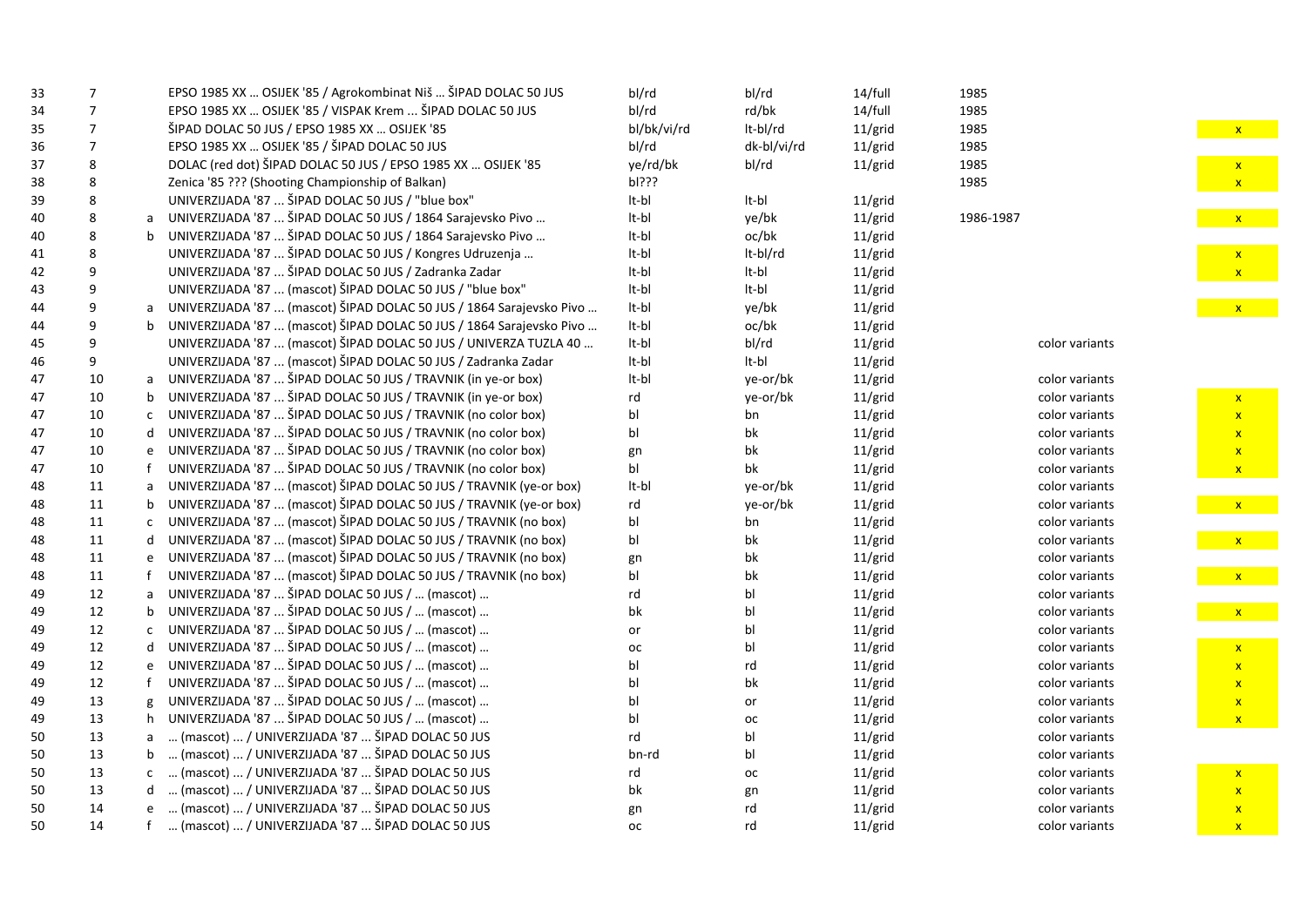| 50 | 14 |    | (mascot)  / UNIVERZIJADA '87  ŠIPAD DOLAC 50 JUS               | gn                | bk                                                | 11/grid |           | color variants  |
|----|----|----|----------------------------------------------------------------|-------------------|---------------------------------------------------|---------|-----------|-----------------|
| 50 | 14 | h. | (mascot)  / UNIVERZIJADA '87  ŠIPAD DOLAC 50 JUS               | rd                | gn                                                | 11/grid |           | color variants  |
| 51 | 14 |    | UNIVERZIJADA '87  ŠIPAD DOLAC 50 JUS / DOLAC                   | lt-bl             | bk                                                | 11/grid |           |                 |
| 52 | 14 |    | UNIVERZIJADA '87  (mascot) ŠIPAD DOLAC 50 JUS / DOLAC          | lt-bl             | bk                                                | 11/grid |           |                 |
| 53 | 15 |    | 2 veka Vuka 1987 (kyrill.) / ŠIPAD DOLAC 50 JUS (grid)         | It-bl/rd          | It-bl                                             | 11/grid |           |                 |
| 54 | 15 |    | 2 veka Vuka 1987 (kyrill.) / ŠIPAD DOLAC 50 JUS (grid)         | gy/rd             | gy                                                | 11/grid |           |                 |
| 55 | 15 |    | 2 veka Vuka 1987 (kyrill.) / YU Bandag                         | lt-bl/oc          | It-bl/oc                                          | 11/grid |           |                 |
| 56 | 15 |    | 2 veka Vuka 1987 (kyrill.) / Omladinska pruga Tuzla            | rd/gn             | rd                                                | 11/grid |           |                 |
| 57 | 15 |    | 2 veka Vuka 1987 (kyrill.) / Zaštitimo šume od požara          | gn/rd             | gn/ye/rd                                          | 11/grid |           |                 |
| 58 | 15 |    | 2 veka Vuka 1987(kyrill.) / Društvo za borbu                   | gn/rd             | gn/rd                                             | 11/grid |           |                 |
| 59 | 16 |    | 2 veka Vuka 1987 (kyrill.) / STAMPI krem - VISPAK              | bl/rd             | rd/bl/oc                                          | 11/grid |           |                 |
| 60 | 16 |    | 2 veka Vuka 1987 (kyrill.) / kafa VISPAK                       | bn/rd             | bn/rd                                             | 11/grid |           |                 |
| 61 | 16 | a  | TŠD / ŠIPAD DOLAC 50 JUS (grid)                                | rd/ye             | rd/ye                                             | 11/grid | 1988-1991 |                 |
| 61 | 16 | b  | TŠD / ŠIPAD DOLAC 50 JUS (grid)                                | bn/ye             | bn/ye                                             | 11/grid |           |                 |
| 61 | 16 | C  | TŠD / ŠIPAD DOLAC 50 JUS (grid)                                | bn/we             | bn/we                                             | 11/grid |           |                 |
| 61 | 16 | d  | TŠD / ŠIPAD DOLAC 50 JUS (grid)                                | bl/we             | bl/we                                             | 11/grid |           |                 |
| 62 | 17 |    | TŠD / ŠIPAD DOLAC 50 JUS                                       | rd/ye             | rd/ye                                             | 8/grid  |           | 104 x 53        |
| 63 | 17 |    | Remi  / TŠD 40 DRVACA                                          | bn/bk/rd          | rd/ye                                             | 8/grid  |           | 104 x 53        |
| 64 | 17 |    | Casino FILTER  / TŠD 40 DRVACA                                 | bn/bk/rd          | rd/ye                                             | 8/grid  |           | $104 \times 53$ |
| 65 | 17 |    | DOLAC 40 DRVACA LESKOVAC (kyrill.)  /  lifam                   | rd                | bk/rd                                             | 8/grid  |           | 104 x 53        |
| 66 | 17 |    | Angropromet Niš (kyrill.) / ŠIPAD DOLAC 50 JUS (grid)          | bn                | bn                                                | 11/grid |           |                 |
| 67 | 17 |    | 40 godina Pozorište Boško Buha  (kyrill.) / ŠIPAD DOLAC 50 JUS | lt-bl/rd/dk-bl/bk | lt-bl/rd/dk-bl/bk                                 | 11/grid |           |                 |
| 68 | 18 | a  | TRAVNIK / ŠIPAD DOLAC 50 JUS (grid)                            | or/bn             | bn                                                | 11/grid |           | color variants  |
| 68 | 18 | b  | TRAVNIK / ŠIPAD DOLAC 50 JUS (grid)                            | ye-gn/bn          | gn                                                | 11/grid |           | color variants  |
| 68 | 18 | c  | TRAVNIK / ŠIPAD DOLAC 50 JUS (grid)                            | lt-gn/bk          | bl                                                | 11/grid |           | color variants  |
| 68 | 18 | d  | TRAVNIK / ŠIPAD DOLAC 50 JUS (grid)                            | It-gy/gy          | gy                                                | 11/grid |           |                 |
| 68 | 18 | e  | TRAVNIK / ŠIPAD DOLAC 50 JUS (grid)                            | lt-ye/bk          | It-bn                                             | 11/grid |           |                 |
| 68 | 18 |    | TRAVNIK / ŠIPAD DOLAC 50 JUS (grid)                            | It-gn/bk          | dk-gn                                             | 11/grid |           |                 |
| 68 | 19 | g  | TRAVNIK / ŠIPAD DOLAC 50 JUS (grid)                            | It-gn/ov          | $\mathsf{ov}% (\theta)\equiv\mathsf{cov}(\theta)$ | 11/grid |           |                 |
| 68 | 19 | h. | TRAVNIK / ŠIPAD DOLAC 50 JUS (grid)                            | It-bg/gy-bk       | bn                                                | 11/grid |           |                 |
| 68 | 19 |    | TRAVNIK / ŠIPAD DOLAC 50 JUS (grid)                            | lt-pk/rd-bn       | rd-bn                                             | 11/grid |           |                 |
| 69 | 19 |    | TRAVNIK / "gn box"                                             | bk                | gn                                                | 11/grid |           | color variants  |
| 69 | 19 |    | TRAVNIK / "bl box"                                             | bn                | bl                                                | 11/grid |           | color variants  |
| 69 | 19 | C  | TRAVNIK / "rd box"                                             | bk                | rd                                                | 11/grid |           | color variants  |
| 69 | 20 | d  | TRAVNIK / "oc-bn box"                                          | bk                | oc-bn                                             | 11/grid |           | color variants  |
| 70 | 20 | a  | 1864 Sarajevsko Pivo  / ŠIPAD DOLAC 50 JUS (grid)              | bn/bk             | rd                                                | 11/grid |           |                 |
| 70 | 20 | b  | 1865 Sarajevsko Pivo  / ŠIPAD DOLAC 50 JUS (grid)              | It-bn/rd          | pk                                                | 11/grid |           |                 |
| 71 | 20 | a  | Hepo  / ŠIPAD DOLAC 50 JUS (grid)                              | rd/ye/bk          | rd                                                | 11/grid |           | color variants  |
| 71 | 20 | b  | Hepo  / ŠIPAD DOLAC 50 JUS (grid)                              | rd/ye/bk          | bl                                                | 11/grid |           | color variants  |
| 71 | 20 | C  | Hepo  / ŠIPAD DOLAC 50 JUS (grid)                              | rd/ye/bk          | or                                                | 11/grid |           | color variants  |
| 71 | 21 | d  | Hepo  / ŠIPAD DOLAC 50 JUS (grid)                              | rd/ye/bk          | vi-rd                                             | 11/grid |           | color variants  |
| 72 | 21 | a  | DOLAC ŠIPAD DOLAC 50 JUS / ŠIPAD DOLAC 50 JUS (grid)           | bk                | bl                                                | 11/grid |           | color variants  |

x

x x

x x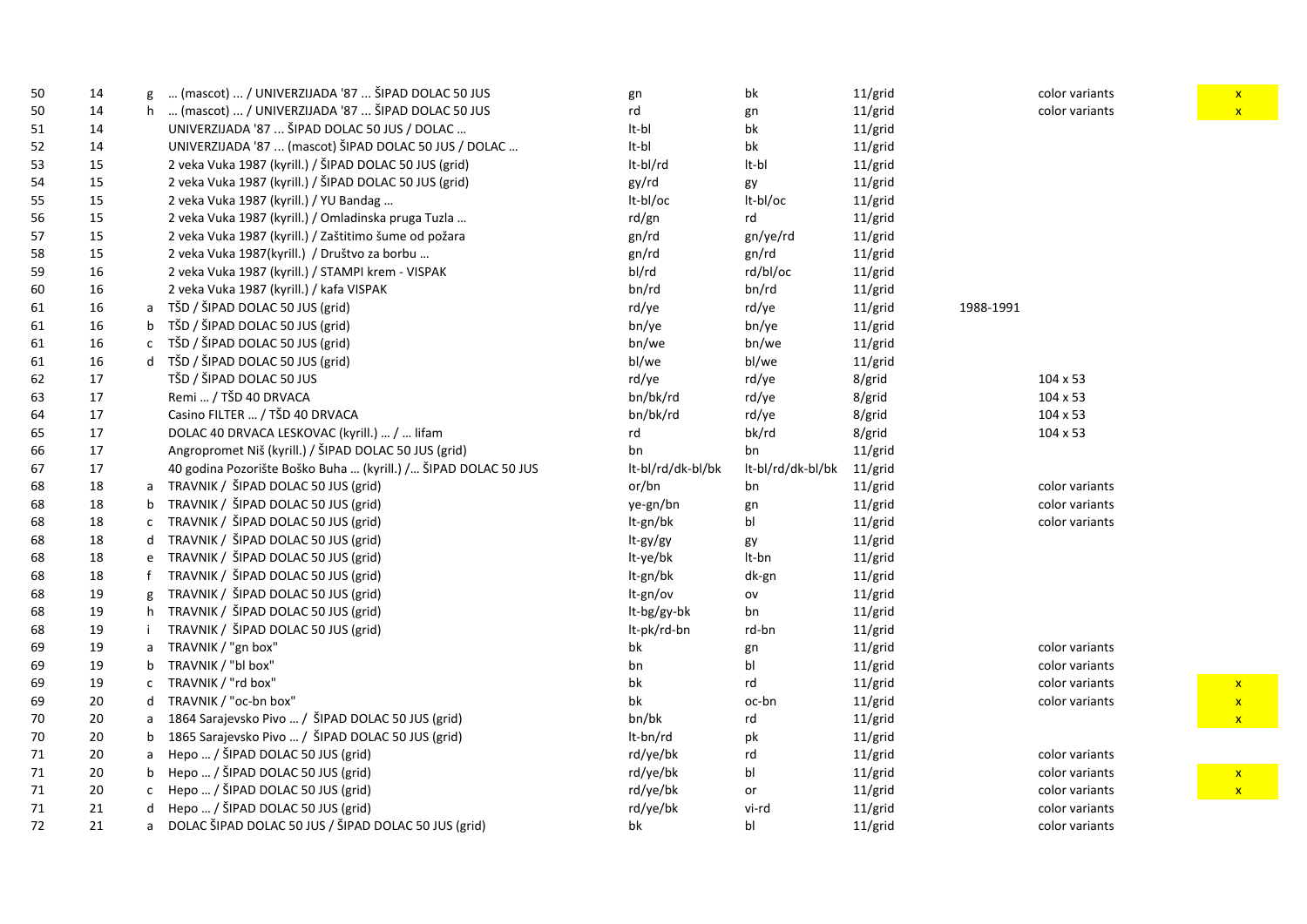| 72  | 21 | b            | DOLAC ŠIPAD DOLAC 50 JUS / ŠIPAD DOLAC 50 JUS (grid)           | bk                | gn          | 11/grid |         | color variants          |
|-----|----|--------------|----------------------------------------------------------------|-------------------|-------------|---------|---------|-------------------------|
| 72  | 21 | $\mathsf{C}$ | DOLAC ŠIPAD DOLAC 50 JUS / ŠIPAD DOLAC 50 JUS (grid)           | rd                | It-bl       | 11/grid |         | color variants          |
| 72  | 21 | d            | DOLAC ŠIPAD DOLAC 50 JUS / ŠIPAD DOLAC 50 JUS (grid)           | rd                | It-gn       | 11/grid |         | color variants          |
| 72  | 21 | e            | DOLAC ŠIPAD DOLAC 50 JUS / ŠIPAD DOLAC 50 JUS (grid)           | bn                | ye-gn       | 11/grid |         | color variants          |
| 73  | 22 |              | 40 GODINA DUHAN-RIJEKA  / ŠIPAD DOLAC 50 JUS (grid)            | It-bl             | bn-rd       | 11/grid |         |                         |
| 74  | 22 |              | DUGA  / ŠIPAD DOLAC 50 JUS (grid)                              | vi                | vi-rd       | 11/grid |         |                         |
| 75  | 22 | a            | DOLAC (matches) / ŠIPAD DOLAC 50 JUS (grid)                    | ye/rd/bk          | It-bn       | 11/grid |         |                         |
| 75  | 22 | b            | DOLAC (matches) / ŠIPAD DOLAC 50 JUS (grid)                    | ye/rd/bk          | gy          | 11/grid |         |                         |
| 75  | 22 | $\mathsf{C}$ | DOLAC (matches) / ŠIPAD DOLAC 50 JUS (grid)                    | bn                | bn          | 11/grid |         |                         |
| 76  | 22 |              | Sintevit VITEZ  / ŠIPAD DOLAC 50 JUS (grid)                    | bl/vi/pk          | gy          | 11/grid |         |                         |
| 77  | 23 |              | TRAVNIK / ŠIPAD DOLAC 50 JUS (grid)                            | lt-ye/bk          | rd          | 11/grid |         |                         |
| 78  | 23 |              | EVIT MAJONEZ  / Dobro jutro  ŠIPAD DOLAC 50 JUS                | bk/rd             | bl/ye       | 11/grid |         | color variants          |
| 79  | 23 |              | DIJAMANT MAJONEZ  / Dobro jutro  ŠIPAD DOLAC 50 JUS            | bk/rd/ye          | bl/ye       | 11/grid |         |                         |
| 80  | 23 |              | Za sve dobro kriva ja KRIVAJA / duvan BEOGRAD  (kyrill.)       | pk/bk             | gn/bk       | 11/grid |         |                         |
| 81  | 23 |              | Za sve dobro kriva ja KRIVAJA / ŠIPAD DOLAC 50 JUS             | bl/rd/bk          | bl          | 11/grid |         | color variants          |
| 82  | 23 |              | Dimitrije Tuzovitsch  (kyrill.) / ŠIPAD DOLAC 50 JUS           | gy/bk             | gy          | 11/grid |         |                         |
| 83  | 24 |              | DOLAC (matches) / ŠIPAD DOLAC JUS (burning match)              | ye/bk             | rd          | 11/grid |         |                         |
| 84  | 24 |              | RESTORAN BOSNA  / ŠIPAD DOLAC JUS (burning match)              | ye/bk/rd          | rd          | 11/grid |         |                         |
| 85  | 24 |              | point / ŠIPAD DOLAC JUS (burning match)                        | rd/bl/bk          | rd          | 11/grid |         |                         |
| 86  | 24 |              | Jestivo Ulje Dijamant  / ŠIPAD DOLAC JUS (burning match)       | It-bl             | rd          | 11/grid |         |                         |
| 87  | 24 |              | Apatinska pivara 1756  / ?? (burning match)                    |                   |             | 11/grid |         |                         |
| 88  | 24 |              | PREHANA  Bitola (kyrill.) / ŠIPAD DOLAC 50 JUS (burning match) | bl/pk-rd          | rd          | 11/grid |         |                         |
| 89  | 25 |              | dolac 1990-1991 / Tel.  ŠIPAD DOLAC 50 JUS                     | gn-ye/rd/bn       | gn-ye/rd    | 11/grid |         |                         |
| 90  | 25 | a            | mjesec zaštite od pozara  / šibice dolac 50 JUS                | ye/rd/bk          | ye/bk       | 11/grid |         |                         |
| 90  | 25 | $\mathsf{b}$ | mjesec zaštite od pozara  / šibice dolac 50 JUS                | ye/rd/gn          | ye/gn       | 11/grid |         |                         |
| 91  | 25 |              | open                                                           |                   |             |         |         |                         |
| 92  | 25 |              | šibice DOLAC / Telefon  50 JUS                                 | ye/bn/rd/bk       | ye/bk       | 11/grid |         |                         |
| 93  | 25 |              | 1901-1991 90 godina "TŠD sign" (small "90") / 45 JUS           | lt-bn/rd/bn/bk    | It-bn/bk    | 11/grid |         |                         |
| 94  | 26 |              | hissar  / dolac (burning match) 1901-1991 45 JUS               | ye-or/rd/gn/bk    | ye-or/rd/bk | 11/grid |         | color variants          |
| 95  | 26 |              | TRAVNIK / dolac (burning match) 1901-1991 45 JUS               | ye-gn/bn/rd       | ye-gn/rd/bk | 11/grid |         |                         |
| 96  | 26 |              | bubble gum  / dolac (burning match) 1901-1991 45 JUS           | pk/bl/multi       | ye/rd/bk    | 11/grid |         |                         |
| 97  | 26 |              | MAK  / dolac (burning match) 1901-1991 45 JUS                  | ye/rd             | ye/rd/bk    | 11/grid |         |                         |
| 98  | 26 |              | open                                                           |                   |             | 11/grid |         |                         |
| 99  | 26 |              | POTISJE  / Telefon  TŠD 45 JUS                                 | ye/rd/bk          | ye/bk       | 11/grid |         |                         |
| 100 | 27 |              | dolac $/45$                                                    | ye-or/rd/bk       | ye-or/bk    | 11/grid | 1992+   | JUS missing,            |
| 101 | 27 |              | dolac $/45$                                                    | ye-or/rd/bk       | ye-or/rd/bk | 11/grid | 1992+   | probably after YU split |
| 102 | 27 |              | "KAMEL" / DOLAC                                                | ye/bk             | ye/rd       | 11/grid | 1992+   | during war time???      |
| 103 | 27 |              | 1901-1991 90 godina "TŠD sign" (big "90") / 45 JUS             | lt-gn/vi/rd-bn/bk | It-gn/bk    | 11/grid |         |                         |
| 104 | 27 |              | 1901-1991 90 godina "TŠD sign" (small "90") / 45 JUS           | lt-gn/vi/rd-bn/bk | It-gn/bk    | 11/grid | cf. #93 |                         |
| 105 | 27 |              | open                                                           |                   |             |         |         |                         |

 $\begin{array}{|c|c|c|}\hline \textbf{x} & \textbf{x} \end{array}$  $\mathbf{x} = \mathbf{x}$ x x

> x x

x x